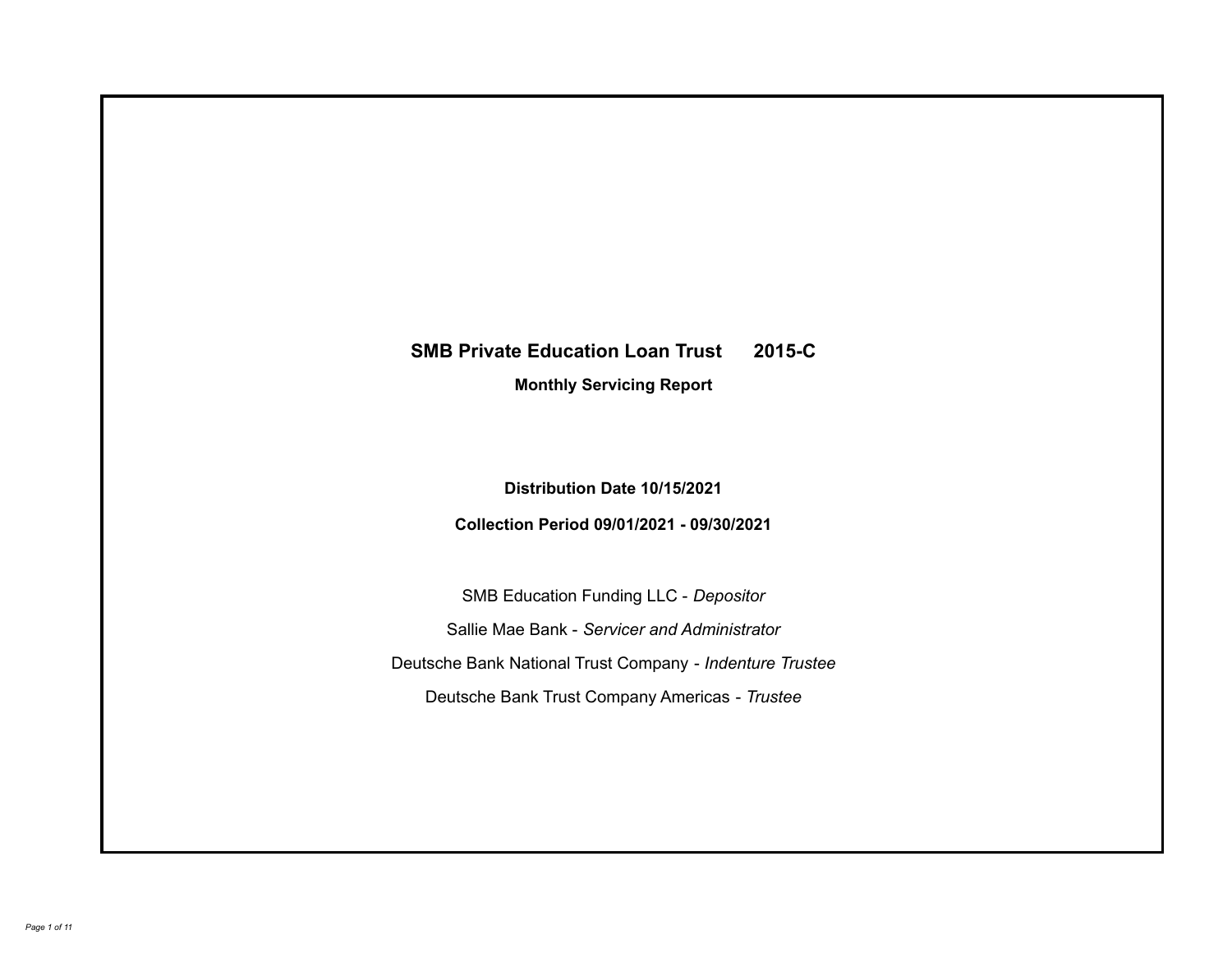A

| <b>Student Loan Portfolio Characteristics</b>                                                                             | <b>Settlement Date</b><br>10/27/2015 | 08/31/2021                                         | 09/30/2021                                         |
|---------------------------------------------------------------------------------------------------------------------------|--------------------------------------|----------------------------------------------------|----------------------------------------------------|
| <b>Principal Balance</b><br>Interest to be Capitalized Balance                                                            | \$693,787,197.00<br>55,852,621.68    | \$246,040,325.94<br>7,642,440.28                   | \$241,294,278.53<br>7,483,219.53                   |
| Pool Balance                                                                                                              | \$749,639,818.68                     | \$253,682,766.22                                   | \$248,777,498.06                                   |
| Weighted Average Coupon (WAC)<br>Weighted Average Remaining Term<br>Number of Loans<br>Number of Borrowers<br>Pool Factor | 8.22%<br>127.00<br>65,154<br>45,614  | 7.79%<br>128.94<br>22,896<br>16,553<br>0.338406205 | 7.79%<br>129.03<br>22,521<br>16,288<br>0.331862705 |
| Since Issued Total Constant Prepayment Rate (1)                                                                           |                                      | 8.97%                                              | 8.92%                                              |

| <b>Debt Securities</b> | <b>Cusip/Isin</b> | 09/15/2021      | 10/15/2021      |
|------------------------|-------------------|-----------------|-----------------|
| A2A                    | 78448RAB2         | \$17,373,696.93 | \$14,066,235.99 |
| A2B                    | 78448RAC0         | \$8,393,090.29  | \$6,795,283.07  |
| A <sub>3</sub>         | 78448RAD8         | \$75,000,000.00 | \$75,000,000.00 |
|                        | 78448RAE6         | \$70,000,000.00 | \$70,000,000.00 |
| ◡                      | 78448RAF3         | \$50,000,000.00 | \$50,000,000.00 |

| $\sim$<br>◡ | <b>Certificates</b> | Cusip/Isin | 09/15/2021   | 10/15/2021   |
|-------------|---------------------|------------|--------------|--------------|
|             | Residual            | 78448R106  | \$100,000.00 | \$100,000.00 |

| <b>Account Balances</b>                | 09/15/2021      | 10/15/2021      |
|----------------------------------------|-----------------|-----------------|
| Reserve Account Balance                | \$1,884,455.00  | \$1,884,455.00  |
|                                        |                 |                 |
| <b>Asset / Liability</b>               | 09/15/2021      | 10/15/2021      |
| Overcollateralization Percentage       | 12.98%          | 13.23%          |
| Specified Overcollateralization Amount | \$82,915,979.00 | \$82,915,979.00 |
| Actual Overcollateralization Amount    | \$32,915,979.00 | \$32,915,979.00 |

(1) For additional information, see 'Since Issued CPR Methodology' found in section VIII of this report .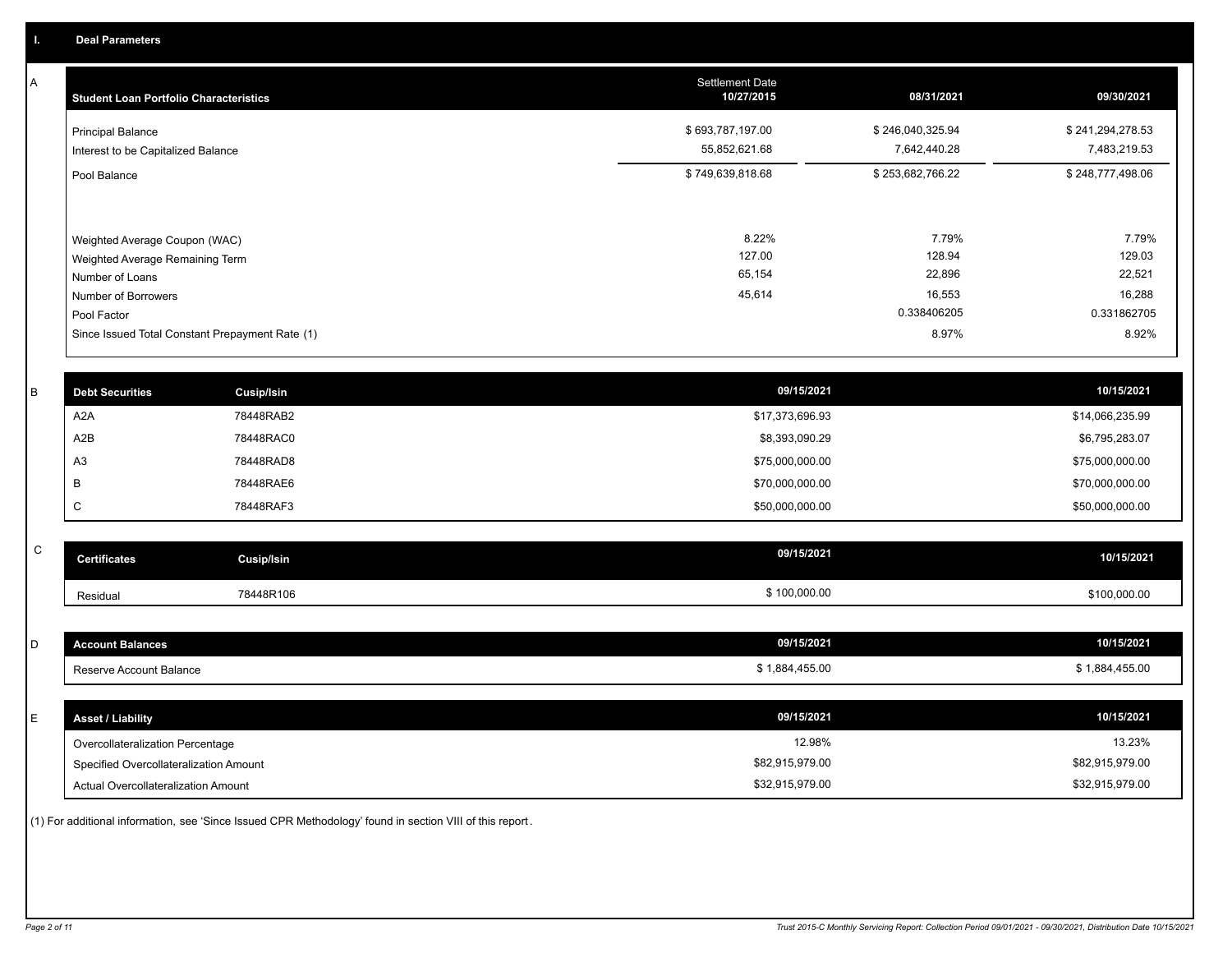# **II. 2015-C Trust Activity 09/01/2021 through 09/30/2021**

# A **Student Loan Principal Receipts**

| <b>Total Principal Receipts</b>  | \$4,485,045.68 |
|----------------------------------|----------------|
| <b>Other Principal Deposits</b>  | 0.00           |
| Servicer Principal Reimbursement | 0.00           |
| Seller Principal Reimbursement   | 0.00           |
| <b>Borrower Principal</b>        | 4,485,045.68   |
|                                  |                |

### B **Student Loan Interest Receipts**

| Borrower Interest               | 1,332,213.74   |
|---------------------------------|----------------|
| Seller Interest Reimbursement   | 0.00           |
| Servicer Interest Reimbursement | 0.00           |
| Other Interest Deposits         | 0.00           |
| <b>Total Interest Receipts</b>  | \$1,332,213.74 |

| C       | <b>Recoveries on Realized Losses</b>                             | \$88,642.52    |
|---------|------------------------------------------------------------------|----------------|
| D       | <b>Investment Income</b>                                         | \$157.81       |
| Е       | <b>Funds Borrowed from Next Collection Period</b>                | \$0.00         |
|         | Funds Repaid from Prior Collection Period                        | \$0.00         |
| G       | Loan Sale or Purchase Proceeds                                   | \$0.00         |
| H       | Initial Deposits to Distribution Account                         | \$0.00         |
|         | <b>Excess Transferred from Other Accounts</b>                    | \$0.00         |
| J       | <b>Borrower Benefit Reimbursements</b>                           | \$0.00         |
| K       | <b>Other Deposits</b>                                            | \$0.00         |
|         | <b>Other Fees Collected</b>                                      | \$0.00         |
| M       | <b>AVAILABLE FUNDS</b>                                           | \$5,906,059.75 |
| N       | Non-Cash Principal Activity During Collection Period             | \$(261,001.73) |
| $\circ$ | Aggregate Purchased Amounts by the Depositor, Servicer or Seller | \$0.00         |
| P       | Aggregate Loan Substitutions                                     | \$0.00         |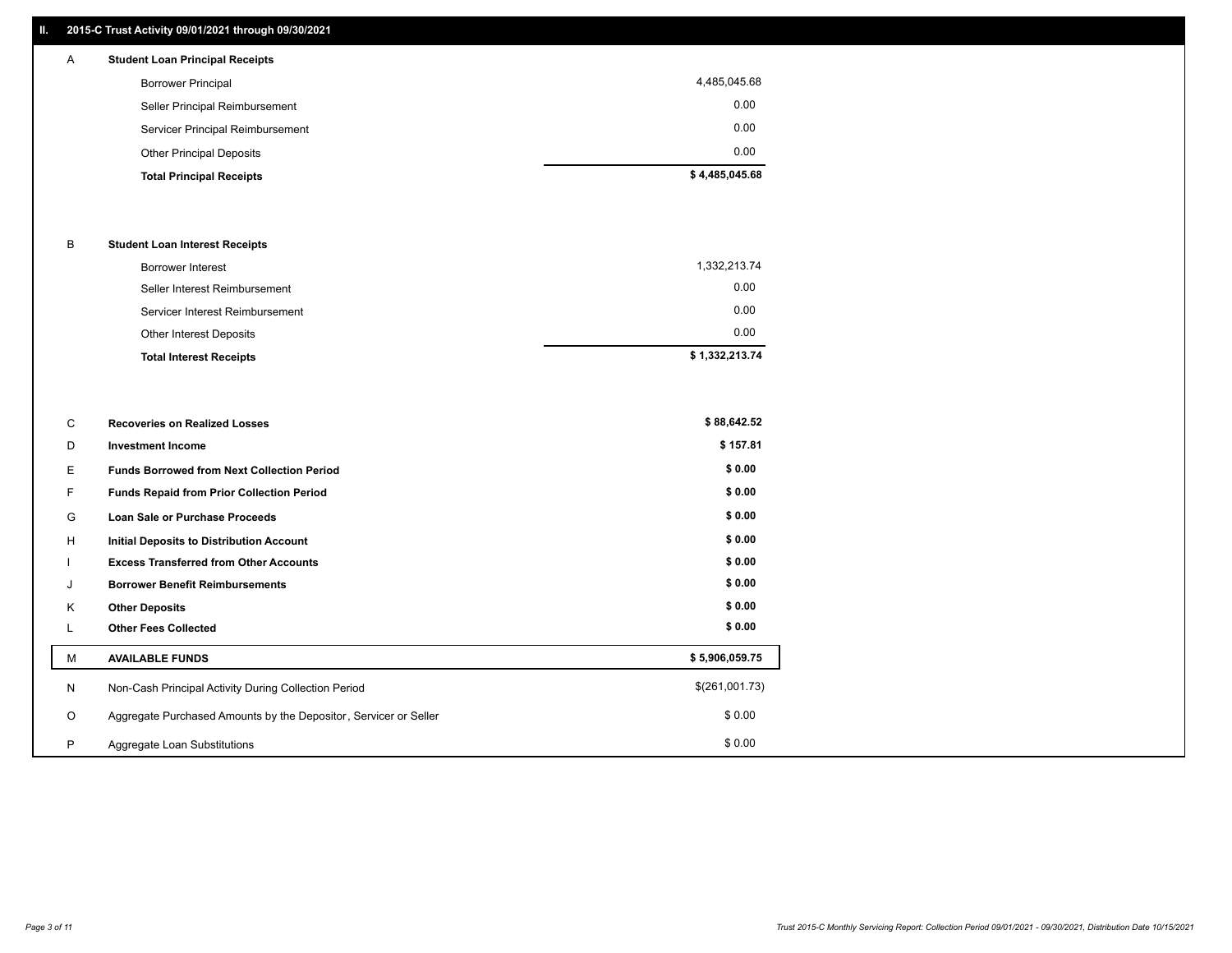|                   | <b>Loans by Repayment Status</b> |                       |                          |            |                                                                  |                |                            |                          |         |                                                           |                |                            |
|-------------------|----------------------------------|-----------------------|--------------------------|------------|------------------------------------------------------------------|----------------|----------------------------|--------------------------|---------|-----------------------------------------------------------|----------------|----------------------------|
|                   |                                  |                       |                          | 09/30/2021 |                                                                  |                | 08/31/2021                 |                          |         |                                                           |                |                            |
|                   |                                  |                       | <b>Wtd Avg</b><br>Coupon | # Loans    | <b>Principal and</b><br><b>Interest Accrued</b><br>to Capitalize | % of Principal | % of Loans in<br>Repay (1) | <b>Wtd Avg</b><br>Coupon | # Loans | Principal and<br><b>Interest Accrued</b><br>to Capitalize | % of Principal | % of Loans in<br>Repay (1) |
| INTERIM:          | IN SCHOOL                        |                       | 8.91%                    | 279        | \$4,760,911.52                                                   | 1.914%         | $-$ %                      | 8.85%                    | 280     | \$4,750,818.66                                            | 1.873%         | $-$ %                      |
|                   | GRACE                            |                       | 8.39%                    | 98         | \$1,502,152.19                                                   | 0.604%         | $-$ %                      | 8.57%                    | 97      | \$1,487,860.72                                            | 0.587%         | $-$ %                      |
|                   | <b>DEFERMENT</b>                 |                       | 8.67%                    | 1,629      | \$23,553,635.16                                                  | 9.468%         | $-$ %                      | 8.75%                    | 1,593   | \$23,650,145.91                                           | 9.323%         | $-$ %                      |
| <b>REPAYMENT:</b> | <b>CURRENT</b>                   |                       | 7.65%                    | 19,500     | \$203,930,789.42                                                 | 81.973%        | 93.136%                    | 7.64%                    | 19,881  | \$208,244,406.99                                          | 82.089%        | 93.052%                    |
|                   |                                  | 30-59 DAYS DELINQUENT | 8.00%                    | 293        | \$4,253,798.16                                                   | 1.710%         | 1.943%                     | 8.02%                    | 292     | \$4,321,712.76                                            | 1.704%         | 1.931%                     |
|                   |                                  | 60-89 DAYS DELINQUENT | 8.09%                    | 157        | \$2,956,635.66                                                   | 1.188%         | 1.350%                     | 8.34%                    | 134     | \$2,386,347.20                                            | 0.941%         | 1.066%                     |
|                   |                                  | 90+ DAYS DELINQUENT   | 7.87%                    | 95         | \$1,608,774.62                                                   | 0.647%         | 0.735%                     | 7.63%                    | 114     | \$2,024,962.23                                            | 0.798%         | 0.905%                     |
|                   | <b>FORBEARANCE</b>               |                       | 8.00%                    | 470        | \$6,210,801.33                                                   | 2.497%         | 2.836%                     | 7.77%                    | 505     | \$6,816,511.75                                            | 2.687%         | 3.046%                     |
| <b>TOTAL</b>      |                                  |                       |                          | 22,521     | \$248,777,498.06                                                 | 100.00%        | 100.00%                    |                          | 22,896  | \$253,682,766.22                                          | 100.00%        | 100.00%                    |

Percentages may not total 100% due to rounding \*

1 Loans classified in "Repayment" include any loan for which interim interest only, \$25 fixed payments or full principal and interest payments are due.

|                         |                                                                                                                              |                          | <b>Loans by Borrower Status</b> |                                                           |                |                                |                          |         |                                                                  |                |                                |
|-------------------------|------------------------------------------------------------------------------------------------------------------------------|--------------------------|---------------------------------|-----------------------------------------------------------|----------------|--------------------------------|--------------------------|---------|------------------------------------------------------------------|----------------|--------------------------------|
|                         |                                                                                                                              |                          | 09/30/2021                      |                                                           |                |                                | 08/31/2021               |         |                                                                  |                |                                |
|                         |                                                                                                                              | <b>Wtd Avg</b><br>Coupon | # Loans                         | Principal and<br><b>Interest Accrued</b><br>to Capitalize | % of Principal | % of Loans in<br>P&I Repay (2) | <b>Wtd Avg</b><br>Coupon | # Loans | <b>Principal and</b><br><b>Interest Accrued</b><br>to Capitalize | % of Principal | % of Loans in<br>P&I Repay (2) |
| <b>INTERIM:</b>         | IN SCHOOL                                                                                                                    | 8.72%                    | 460                             | \$7,932,699.82                                            | 3.189%         | $-$ %                          | 8.64%                    | 465     | \$7,928,917.89                                                   | 3.126%         | $-$ %                          |
|                         | <b>GRACE</b>                                                                                                                 | 8.40%                    | 194                             | \$2,996,308.68                                            | 1.204%         | $-$ %                          | 8.62%                    | 194     | \$3,034,612.53                                                   | 1.196%         | $-$ %                          |
|                         | <b>DEFERMENT</b>                                                                                                             | 8.50%                    | 2,673                           | \$37,341,834.48                                           | 15.010%        | $-$ %                          | 8.56%                    | 2,644   | \$37,468,494.39                                                  | 14.770%        | $-$ %                          |
| P&I REPAYMENT:          | <b>CURRENT</b>                                                                                                               | 7.59%                    | 18,194                          | \$185,781,124.31                                          | 74.678%        | 92.656%                        | 7.57%                    | 18,556  | \$189,832,081.15                                                 | 74.830%        | 92.488%                        |
|                         | 30-59 DAYS DELINQUENT                                                                                                        | 7.93%                    | 280                             | \$4,005,980.96                                            | 1.610%         | 1.998%                         | 8.02%                    | 286     | \$4,260,024.41                                                   | 1.679%         | 2.076%                         |
|                         | 60-89 DAYS DELINQUENT                                                                                                        | 8.09%                    | 156                             | \$2,903,744.66                                            | 1.167%         | 1.448%                         | 8.34%                    | 133     | \$2,382,601.84                                                   | 0.939%         | 1.161%                         |
|                         | 90+ DAYS DELINQUENT                                                                                                          | 7.87%                    | 94                              | \$1,605,003.82                                            | 0.645%         | 0.800%                         | 7.61%                    | 113     | \$1,972,353.67                                                   | 0.777%         | 0.961%                         |
|                         | <b>FORBEARANCE</b>                                                                                                           | 8.00%                    | 470                             | \$6,210,801.33                                            | 2.497%         | 3.098%                         | 7.76%                    | 505     | \$6,803,680.34                                                   | 2.682%         | 3.315%                         |
| <b>TOTAL</b><br>$\star$ | Percentages may not total 100% due to rounding                                                                               |                          | 22,521                          | \$248,777,498.06                                          | 100.00%        | 100.00%                        |                          | 22,896  | \$253,682,766.22                                                 | 100.00%        | 100.00%                        |
|                         | 2 Loans classified in "P&I Repayment" includes only those loans for which scheduled principal and interest payments are due. |                          |                                 |                                                           |                |                                |                          |         |                                                                  |                |                                |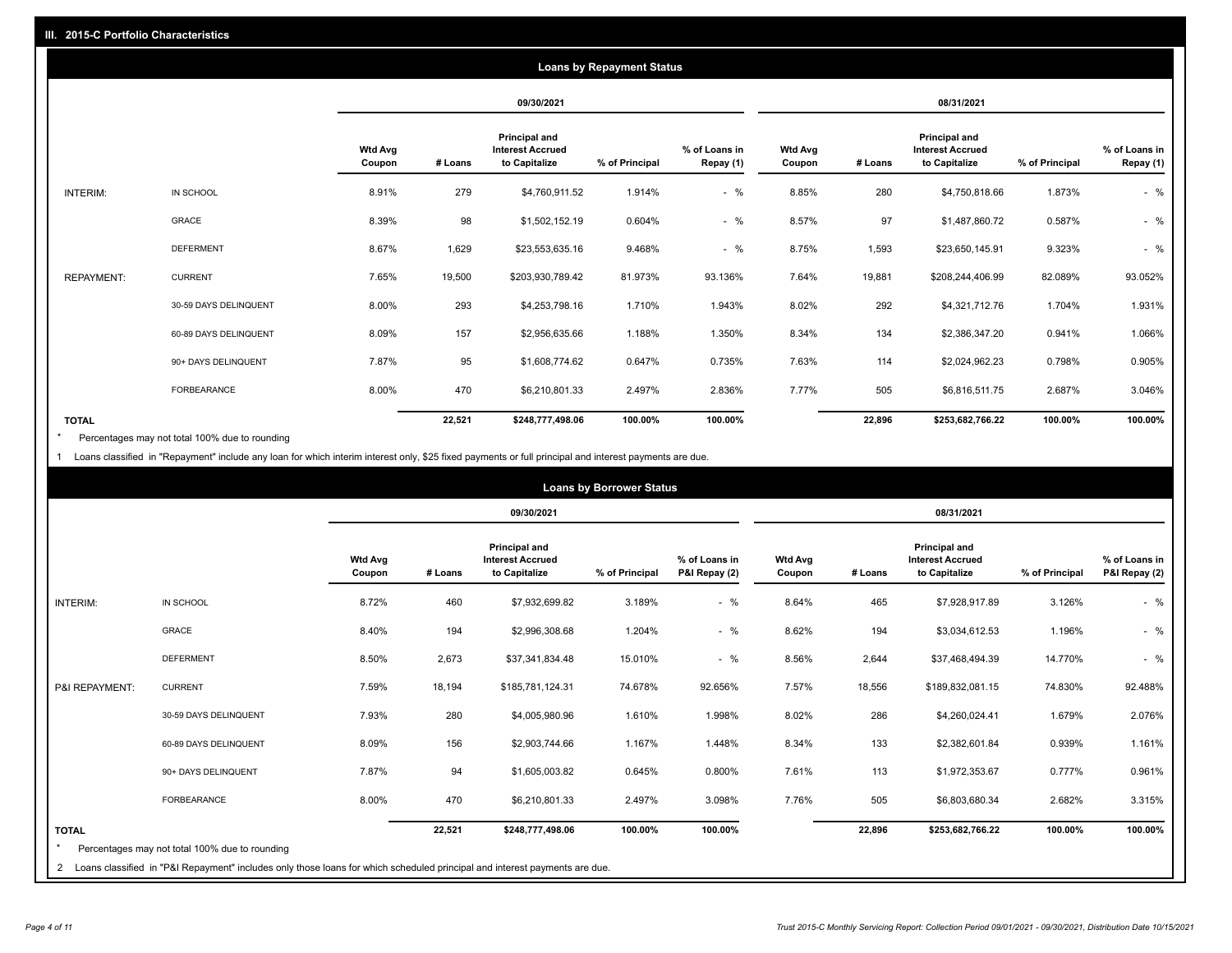|                                                                                        | 9/30/2021        | 8/31/2021        |
|----------------------------------------------------------------------------------------|------------------|------------------|
| Pool Balance                                                                           | \$248,777,498.06 | \$253,682,766.22 |
| Total # Loans                                                                          | 22,521           | 22,896           |
| Total # Borrowers                                                                      | 16,288           | 16,553           |
| Weighted Average Coupon                                                                | 7.79%            | 7.79%            |
| Weighted Average Remaining Term                                                        | 129.03           | 128.94           |
| Percent of Pool - Cosigned                                                             | 93.6%            | 93.7%            |
| Percent of Pool - Non Cosigned                                                         | 6.4%             | 6.3%             |
| Borrower Interest Accrued for Period                                                   | \$1,555,674.08   | \$1,635,811.10   |
| Outstanding Borrower Interest Accrued                                                  | \$9,850,263.87   | \$10,069,436.41  |
| Gross Principal Realized Loss - Periodic *                                             | \$645,781.94     | \$363,710.81     |
| Gross Principal Realized Loss - Cumulative *                                           | \$38,075,611.10  | \$37,429,829.16  |
| Recoveries on Realized Losses - Periodic                                               | \$88,642.52      | \$121,299.30     |
| Recoveries on Realized Losses - Cumulative                                             | \$6,268,798.27   | \$6,180,155.75   |
| Net Losses - Periodic                                                                  | \$557,139.42     | \$242,411.51     |
| Net Losses - Cumulative                                                                | \$31,806,812.83  | \$31,249,673.41  |
| Non-Cash Principal Activity - Capitalized Interest                                     | \$392,506.27     | \$283,544.73     |
| Since Issued Total Constant Prepayment Rate (CPR) (1)                                  | 8.92%            | 8.97%            |
| <b>Loan Substitutions</b>                                                              | \$0.00           | \$0.00           |
| <b>Cumulative Loan Substitutions</b>                                                   | \$0.00           | \$0.00           |
| <b>Unpaid Servicing Fees</b>                                                           | \$0.00           | \$0.00           |
| <b>Unpaid Administration Fees</b>                                                      | \$0.00           | \$0.00           |
| <b>Unpaid Carryover Servicing Fees</b>                                                 | \$0.00           | \$0.00           |
| Note Interest Shortfall                                                                | \$0.00           | \$0.00           |
| Loans in Modification                                                                  | \$30,780,752.97  | \$31,453,236.22  |
| % of Loans in Modification as a % of Loans in Repayment (P&I)                          | 15.84%           | 15.85%           |
| % Annualized Gross Principal Realized Loss - Periodic as a %                           | 3.99%            | 2.20%            |
| of Loans in Repayment (P&I) * 12                                                       |                  |                  |
| % Gross Principal Realized Loss - Cumulative as a % of<br><b>Original Pool Balance</b> | 5.08%            | 4.99%            |

\* In accordance with the Servicer's current policies and procedures, after September 1, 2017 loans subject to bankruptcy claims generally will not be reported as a charged- off unless and until they are delinquent for 120

(1) For additional information, see 'Since Issued CPR Methodology' found in section VIII of this report .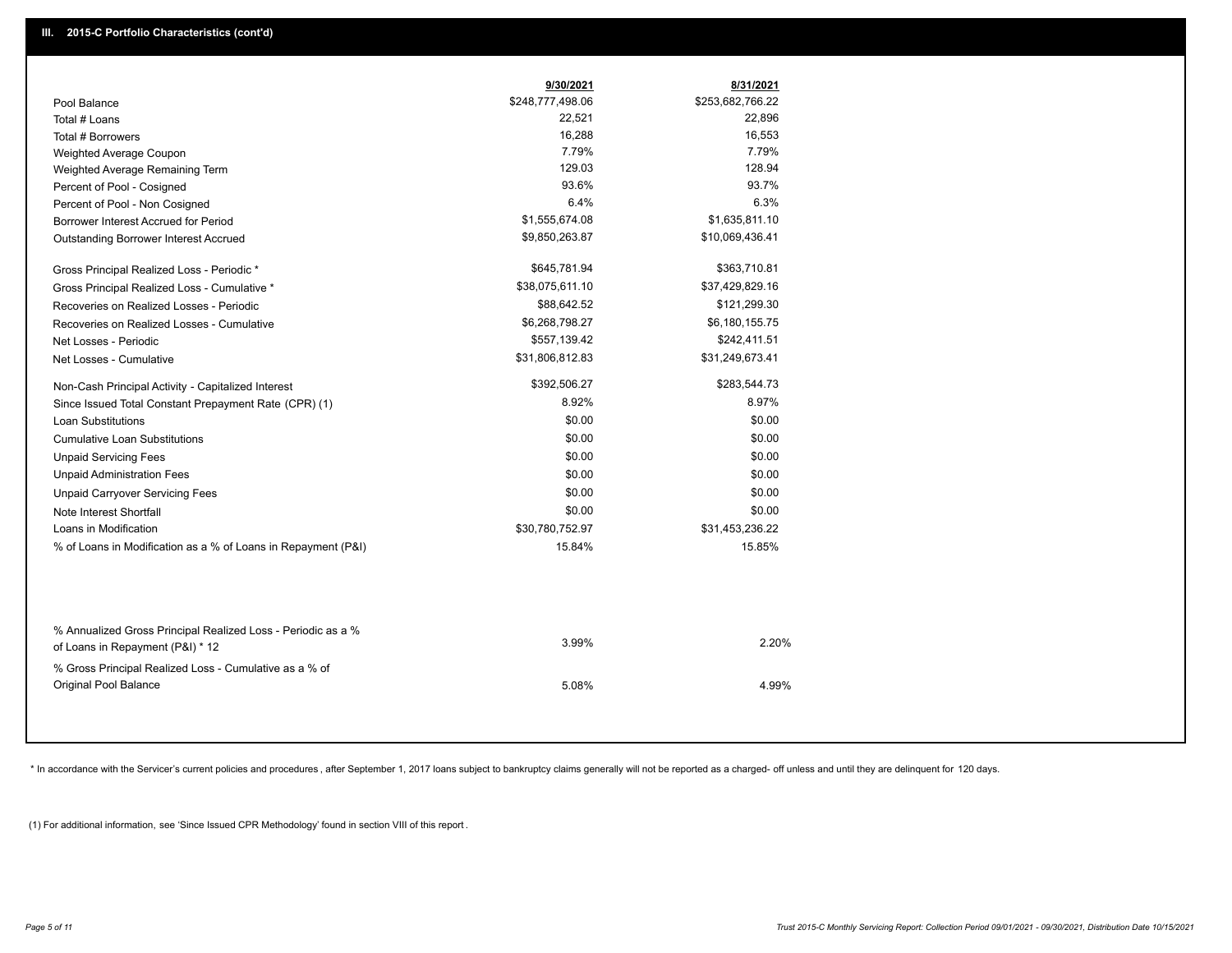#### **Loan Program**  A

|                                    | Weighted<br>Average | # LOANS     | <b>\$ AMOUNT</b> | $%$ *     |
|------------------------------------|---------------------|-------------|------------------|-----------|
| - Smart Option Interest-Only Loans | 7.10%               | 3,884       | \$26,371,388.16  | 10.600%   |
| - Smart Option Fixed Pay Loans     | 7.76%               | 5,923       | \$75,550,147.51  | 30.369%   |
| - Smart Option Deferred Loans      | 7.94%               | 12,714      | \$146,855,962.39 | 59.031%   |
| - Other Loan Programs              | $0.00\%$            | $\mathbf 0$ | \$0.00           | $0.000\%$ |
| <b>Total</b>                       | 7.79%               | 22,521      | \$248,777,498.06 | 100.000%  |

\* Percentages may not total 100% due to rounding

B

C

**Index Type**

|                       | Weighted<br>Average | # LOANS | \$ AMOUNT        | % *       |
|-----------------------|---------------------|---------|------------------|-----------|
| - Fixed Rate Loans    | 7.57%               | 5,438   | \$73,704,575.09  | 29.627%   |
| - LIBOR Indexed Loans | 7.89%               | 17,083  | \$175,072,922.97 | 70.373%   |
| - Other Index Rates   | $0.00\%$            | 0       | \$0.00           | $0.000\%$ |
| <b>Total</b>          | 7.79%               | 22,521  | \$248,777,498.06 | 100.000%  |

\* Percentages may not total 100% due to rounding

# **Weighted Average Recent FICO**

| (2)<br>Wtd Avg Recent FICO Band | # LOANS | <b>\$ AMOUNT</b> | $%$ *     |
|---------------------------------|---------|------------------|-----------|
| $0 - 639$                       | 1,467   | \$18,511,800.51  | 7.441%    |
| 640 - 669                       | 1,453   | \$17,568,256.08  | 7.062%    |
| 670 - 699                       | 2,308   | \$26,625,274.31  | 10.702%   |
| 700 - 739                       | 4,766   | \$55,865,445.28  | 22.456%   |
| $740 +$                         | 12,526  | \$130,196,368.51 | 52.334%   |
| $N/A$ <sub>(1)</sub>            |         | \$10,353.37      | $0.004\%$ |
| <b>Total</b>                    | 22,521  | \$248,777,498.06 | 100.000%  |
|                                 |         |                  |           |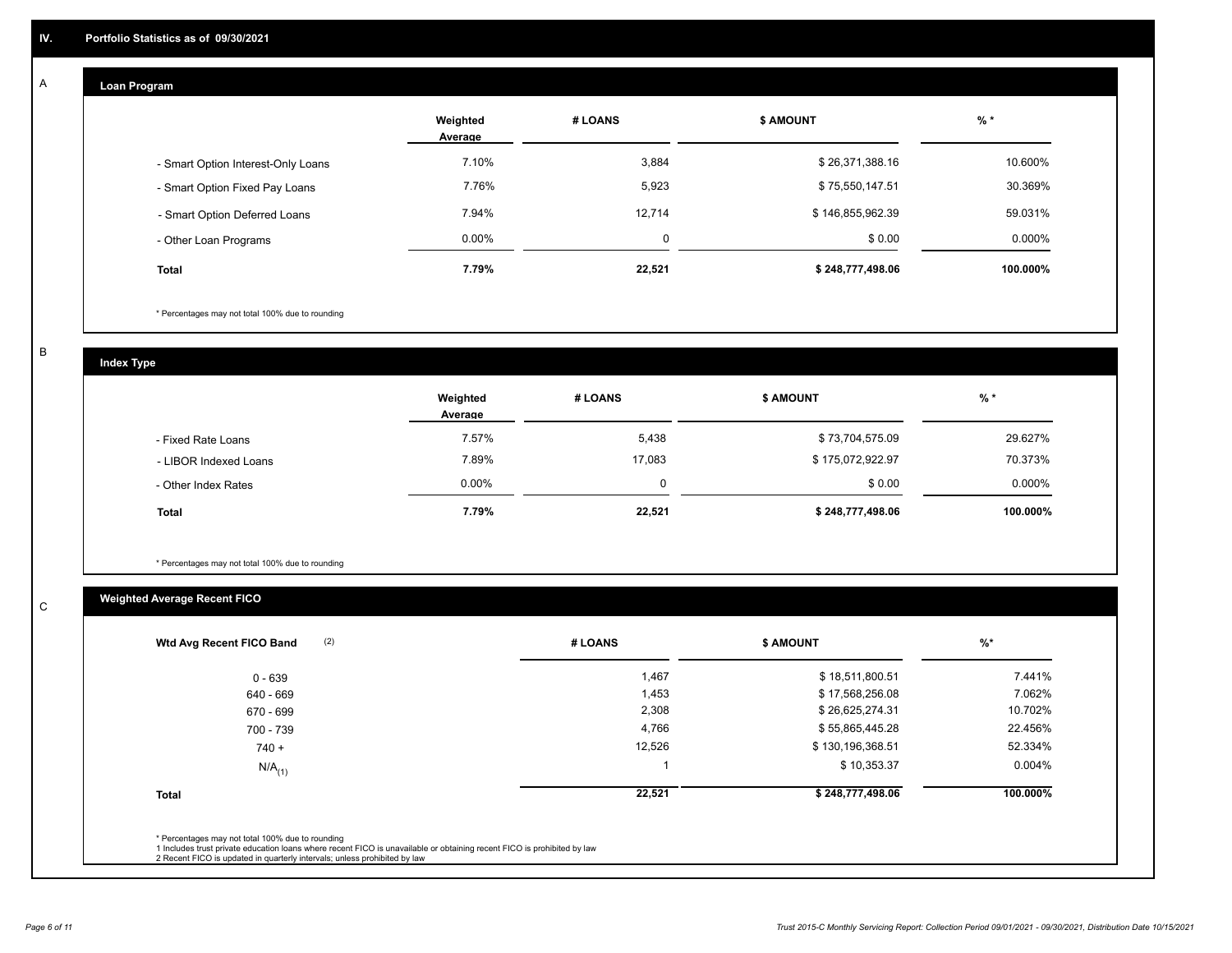| V. |       | 2015-C Reserve Account and Principal Distribution Calculations                           |                  |  |
|----|-------|------------------------------------------------------------------------------------------|------------------|--|
| А. |       | <b>Reserve Account</b>                                                                   |                  |  |
|    |       | Specified Reserve Account Balance                                                        | \$1,884,455.00   |  |
|    |       | Actual Reserve Account Balance                                                           | \$1,884,455.00   |  |
| В. |       | <b>Principal Distribution Amount</b>                                                     |                  |  |
|    | i.    | Class A Notes Outstanding                                                                | \$100,766,787.22 |  |
|    | ii.   | Pool Balance                                                                             | \$248,777,498.06 |  |
|    | iii.  | First Priority Principal Distribution Amount (i - ii)                                    | \$0.00           |  |
|    |       |                                                                                          | \$170,766,787.22 |  |
|    | iv.   | Class A and B Notes Outstanding                                                          |                  |  |
|    | v.    | First Priority Principal Distribution Amount                                             | \$0.00           |  |
|    | vi.   | Pool Balance                                                                             | \$248,777,498.06 |  |
|    | vii.  | Specified Overcollateralization Amount                                                   | \$82,915,979.00  |  |
|    | viii. | Available Funds (after payment of waterfall items A through H)                           | \$5,160,481.07   |  |
|    | ix.   | <b>Class C Notes Outstanding</b>                                                         | \$50,000,000.00  |  |
|    | х.    | Regular Principal Distribution Amount (if (iv > 0, (iv - v) - (vi - vii), min(viii, ix)) | \$4,905,268.16   |  |
|    |       |                                                                                          |                  |  |
|    | xi.   | Pool Balance                                                                             | \$248,777,498.06 |  |
|    | xii.  | 10% of Initial Pool Balance                                                              | \$74,963,981.87  |  |
|    | xiii. | First Priority Principal Distribution Amount                                             | \$0.00           |  |
|    | xiv.  | Regular Principal Distribution Amount                                                    | \$4,905,268.16   |  |
|    | XV.   | Available Funds (after payment of waterfall items A through J)                           | \$255,212.91     |  |
|    |       | xvi. Additional Principal Distribution Amount (if( $ix \le x$ , min $(xv, xi - xiv))$ )  | \$0.00           |  |
|    |       |                                                                                          |                  |  |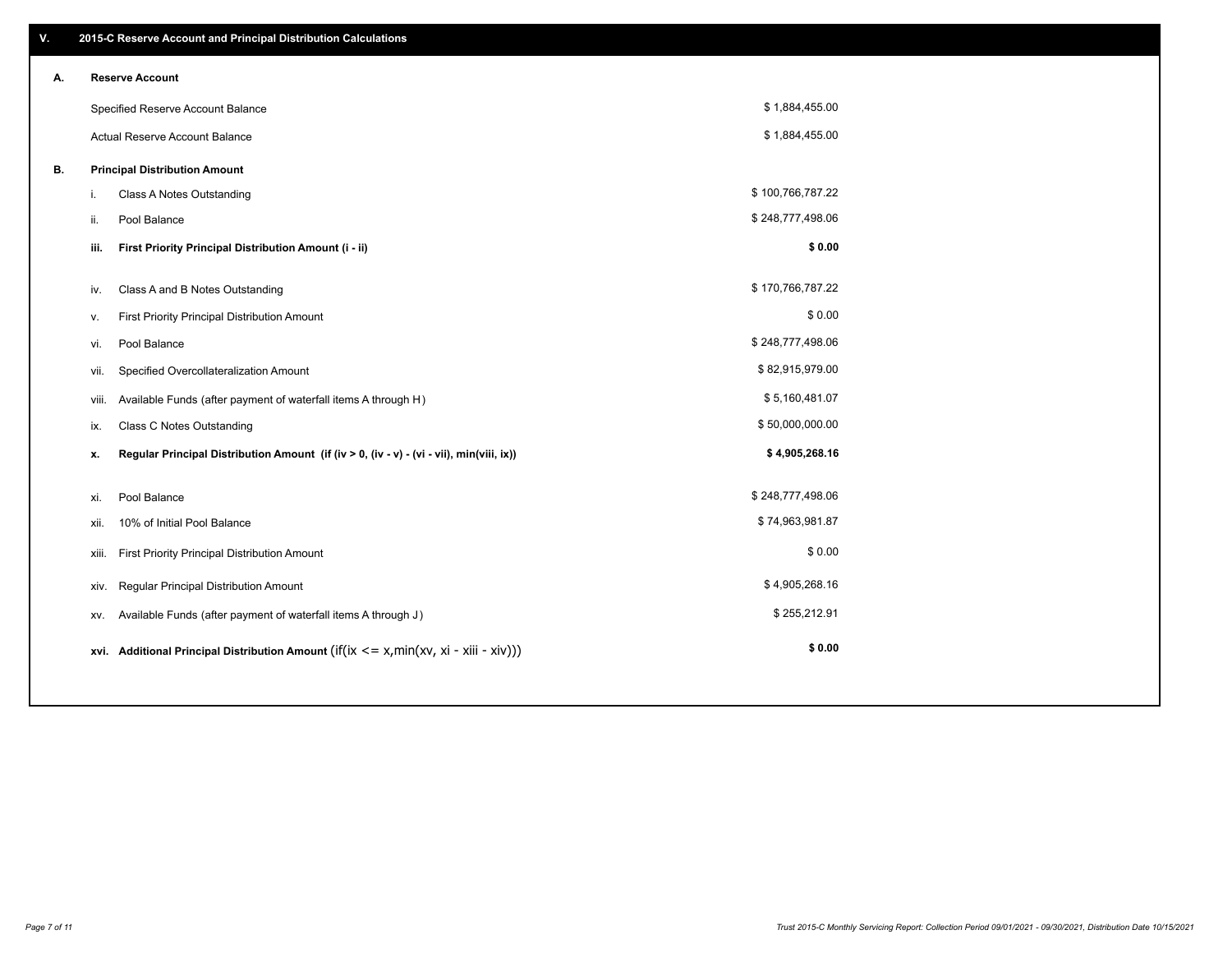|   |                                                         | Paid           | <b>Funds Balance</b> |
|---|---------------------------------------------------------|----------------|----------------------|
|   | <b>Total Available Funds</b>                            |                | \$5,906,059.75       |
| A | <b>Trustee Fees</b>                                     | \$0.00         | \$5,906,059.75       |
| В | <b>Servicing Fees</b>                                   | \$164,792.20   | \$5,741,267.55       |
| C | i. Administration Fees                                  | \$8,333.00     | \$5,732,934.55       |
|   | ii. Unreimbursed Administrator Advances plus any Unpaid | \$3,485.00     | \$5,729,449.55       |
| D | Class A Noteholders Interest Distribution Amount        | \$177,301.81   | \$5,552,147.74       |
| Е | <b>First Priority Principal Payment</b>                 | \$0.00         | \$5,552,147.74       |
| F | Class B Noteholders Interest Distribution Amount        | \$204,166.67   | \$5,347,981.07       |
| G | <b>Class C Noteholders Interest Distribution Amount</b> | \$187,500.00   | \$5,160,481.07       |
| н | <b>Reinstatement Reserve Account</b>                    | \$0.00         | \$5,160,481.07       |
|   | Regular Principal Distribution                          | \$4,905,268.16 | \$255,212.91         |
| J | <b>Carryover Servicing Fees</b>                         | \$0.00         | \$255,212.91         |
| Κ | Additional Principal Distribution Amount                | \$0.00         | \$255,212.91         |
| L | Unpaid Expenses of Trustee                              | \$0.00         | \$255,212.91         |
| M | Unpaid Expenses of Administrator                        | \$0.00         | \$255,212.91         |
| N | Remaining Funds to the Residual Certificateholders      | \$255,212.91   | \$0.00               |

## **Waterfall Conditions**

| А. |      | <b>Class C Noteholders' Interest Distribution Condition</b>                        |                  |  |
|----|------|------------------------------------------------------------------------------------|------------------|--|
|    |      | Pool Balance                                                                       | \$248,777,498.06 |  |
|    | н.   | Class A and B Notes Outstanding                                                    | \$170,766,787.22 |  |
|    | iii. | Class C Noteholders' Interest Distribution Ratio (i / ii)                          | 145.68%          |  |
|    | iv.  | Minimum Ratio                                                                      | 110.00%          |  |
|    | ٧.   | Is the Class C Noteholders' Interest Distribution Condition Satisfied (iii $>$ iv) |                  |  |
|    |      |                                                                                    |                  |  |

\* If the Class C Noteholders' Interest Distribution Condition is satisfied then the amount of interest accrued at the Class C Rate for the Accrual Period is Released on the distribution Date .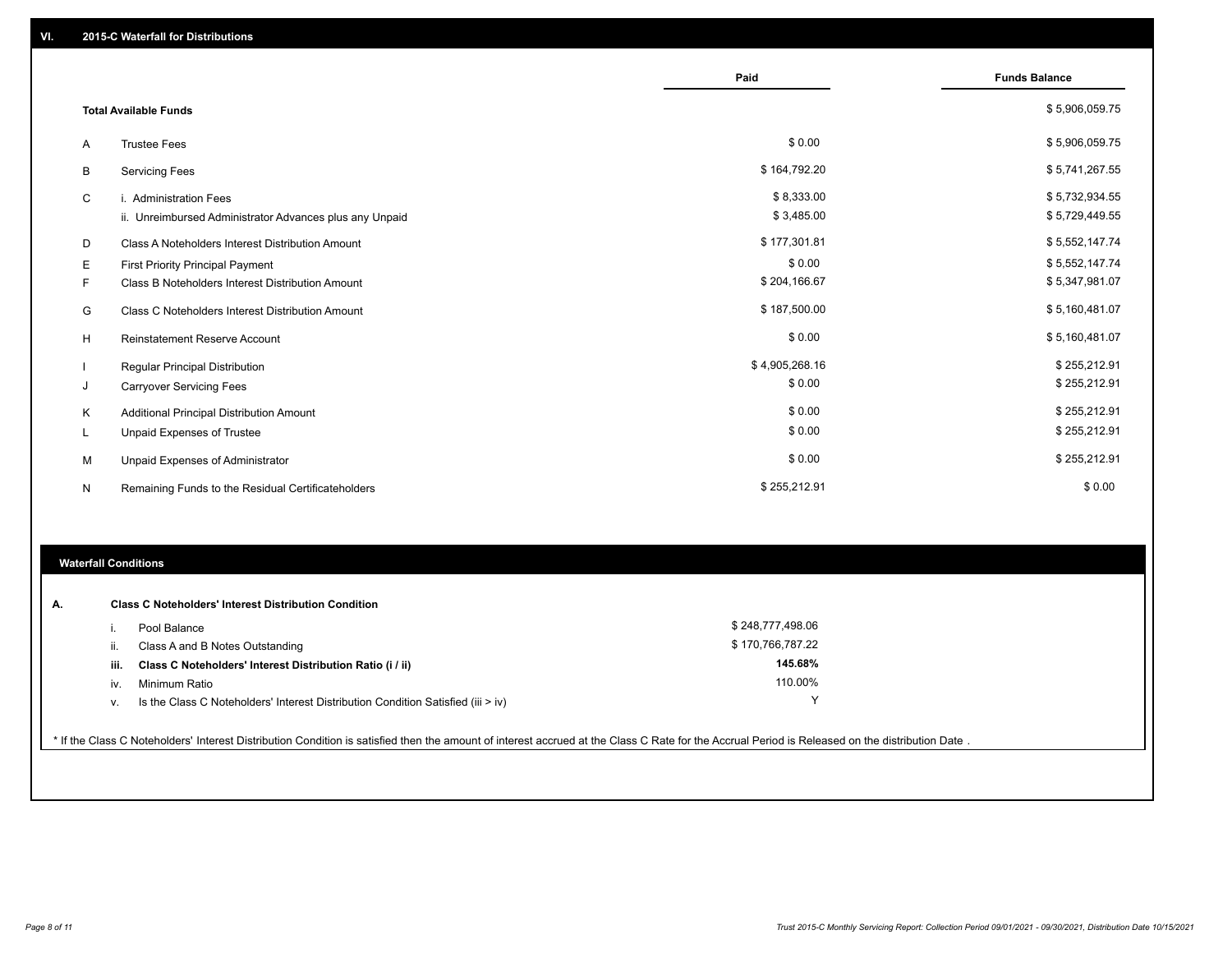| <b>Distribution Amounts</b>                                |                         |                         |                         |
|------------------------------------------------------------|-------------------------|-------------------------|-------------------------|
|                                                            | A <sub>2</sub> A        | A <sub>2</sub> B        | A3                      |
| Cusip/Isin                                                 | 78448RAB2               | 78448RAC0               | 78448RAD8               |
| <b>Beginning Balance</b>                                   | \$17,373,696.93         | \$8,393,090.29          | \$75,000,000.00         |
| Index                                                      | <b>FIXED</b>            | <b>LIBOR</b>            | <b>LIBOR</b>            |
| Spread/Fixed Rate                                          | 2.75%                   | 1.40%                   | 1.95%                   |
| Record Date (Days Prior to Distribution)                   | 1 NEW YORK BUSINESS DAY | 1 NEW YORK BUSINESS DAY | 1 NEW YORK BUSINESS DAY |
| <b>Accrual Period Begin</b>                                | 9/15/2021               | 9/15/2021               | 9/15/2021               |
| <b>Accrual Period End</b>                                  | 10/15/2021              | 10/15/2021              | 10/15/2021              |
| <b>Daycount Fraction</b>                                   | 0.08333333              | 0.08333333              | 0.08333333              |
| Interest Rate*                                             | 2.75000%                | 1.48375%                | 2.03375%                |
| <b>Accrued Interest Factor</b>                             | 0.002291667             | 0.001236459             | 0.001694792             |
| <b>Current Interest Due</b>                                | \$39,814.72             | \$10,377.71             | \$127,109.38            |
| Interest Shortfall from Prior Period Plus Accrued Interest | $\mathsf{\$}$ -         | $\mathsf{\$}$ -         | $\mathsf{\$}$ -         |
| <b>Total Interest Due</b>                                  | \$39,814.72             | \$10,377.71             | \$127,109.38            |
| <b>Interest Paid</b>                                       | \$39,814.72             | \$10,377.71             | \$127,109.38            |
| <b>Interest Shortfall</b>                                  | $$ -$                   | $$ -$                   | $$ -$                   |
| <b>Principal Paid</b>                                      | \$3,307,460.94          | \$1,597,807.22          | $$ -$                   |
| <b>Ending Principal Balance</b>                            | \$14,066,235.99         | \$6,795,283.07          | \$75,000,000.00         |
| Paydown Factor                                             | 0.015978072             | 0.015978072             | 0.000000000             |
| <b>Ending Balance Factor</b>                               | 0.067952831             | 0.067952831             | 1.000000000             |

\* Pay rates for Current Distribution. For the interest rates applicable to the next distribution date, please see https://www.salliemae.com/about/investors/data/SMBabrate.txt.

**VII. 2015-C Distributions**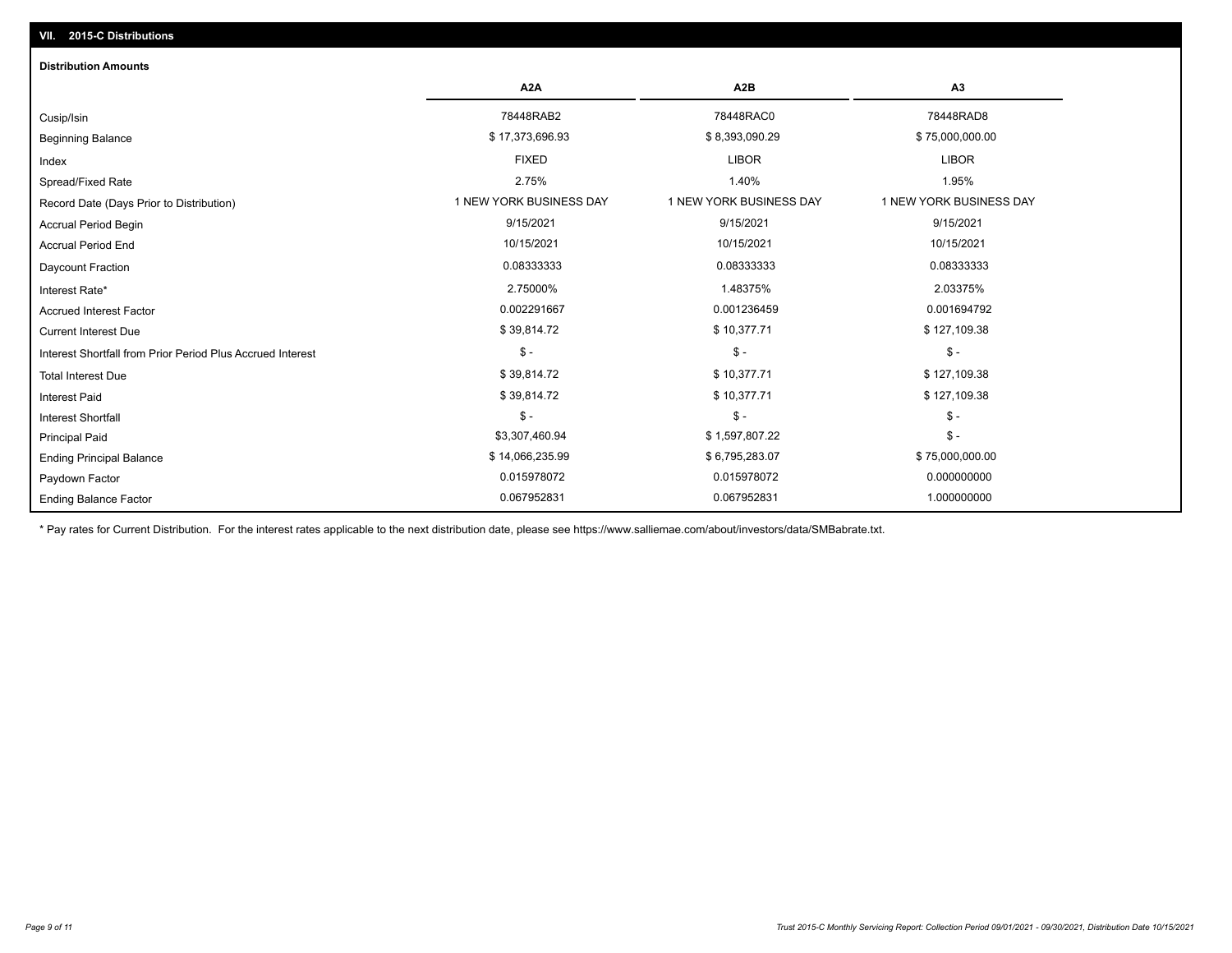| VII. 2015-C Distributions                                  |                         |                         |
|------------------------------------------------------------|-------------------------|-------------------------|
| <b>Distribution Amounts</b>                                |                         |                         |
|                                                            | в                       | С                       |
| Cusip/Isin                                                 | 78448RAE6               | 78448RAF3               |
| <b>Beginning Balance</b>                                   | \$70,000,000.00         | \$50,000,000.00         |
| Index                                                      | <b>FIXED</b>            | <b>FIXED</b>            |
| Spread/Fixed Rate                                          | 3.50%                   | 4.50%                   |
| Record Date (Days Prior to Distribution)                   | 1 NEW YORK BUSINESS DAY | 1 NEW YORK BUSINESS DAY |
| Accrual Period Begin                                       | 9/15/2021               | 9/15/2021               |
| <b>Accrual Period End</b>                                  | 10/15/2021              | 10/15/2021              |
| Daycount Fraction                                          | 0.08333333              | 0.08333333              |
| Interest Rate*                                             | 3.50000%                | 4.50000%                |
| <b>Accrued Interest Factor</b>                             | 0.002916667             | 0.003750000             |
| <b>Current Interest Due</b>                                | \$204,166.67            | \$187,500.00            |
| Interest Shortfall from Prior Period Plus Accrued Interest | $\mathcal{S}$ -         | $\mathsf{\$}$ -         |
| <b>Total Interest Due</b>                                  | \$204,166.67            | \$187,500.00            |
| <b>Interest Paid</b>                                       | \$204,166.67            | \$187,500.00            |
| Interest Shortfall                                         | $\frac{1}{2}$           | $\mathsf{\$}$ -         |
| <b>Principal Paid</b>                                      | $$ -$                   | $\mathsf{\$}$ -         |
| <b>Ending Principal Balance</b>                            | \$70,000,000.00         | \$50,000,000.00         |
| Paydown Factor                                             | 0.000000000             | 0.000000000             |
| <b>Ending Balance Factor</b>                               | 1.000000000             | 1.000000000             |

\* Pay rates for Current Distribution. For the interest rates applicable to the next distribution date, please see https://www.salliemae.com/about/investors/data/SMBabrate.txt.